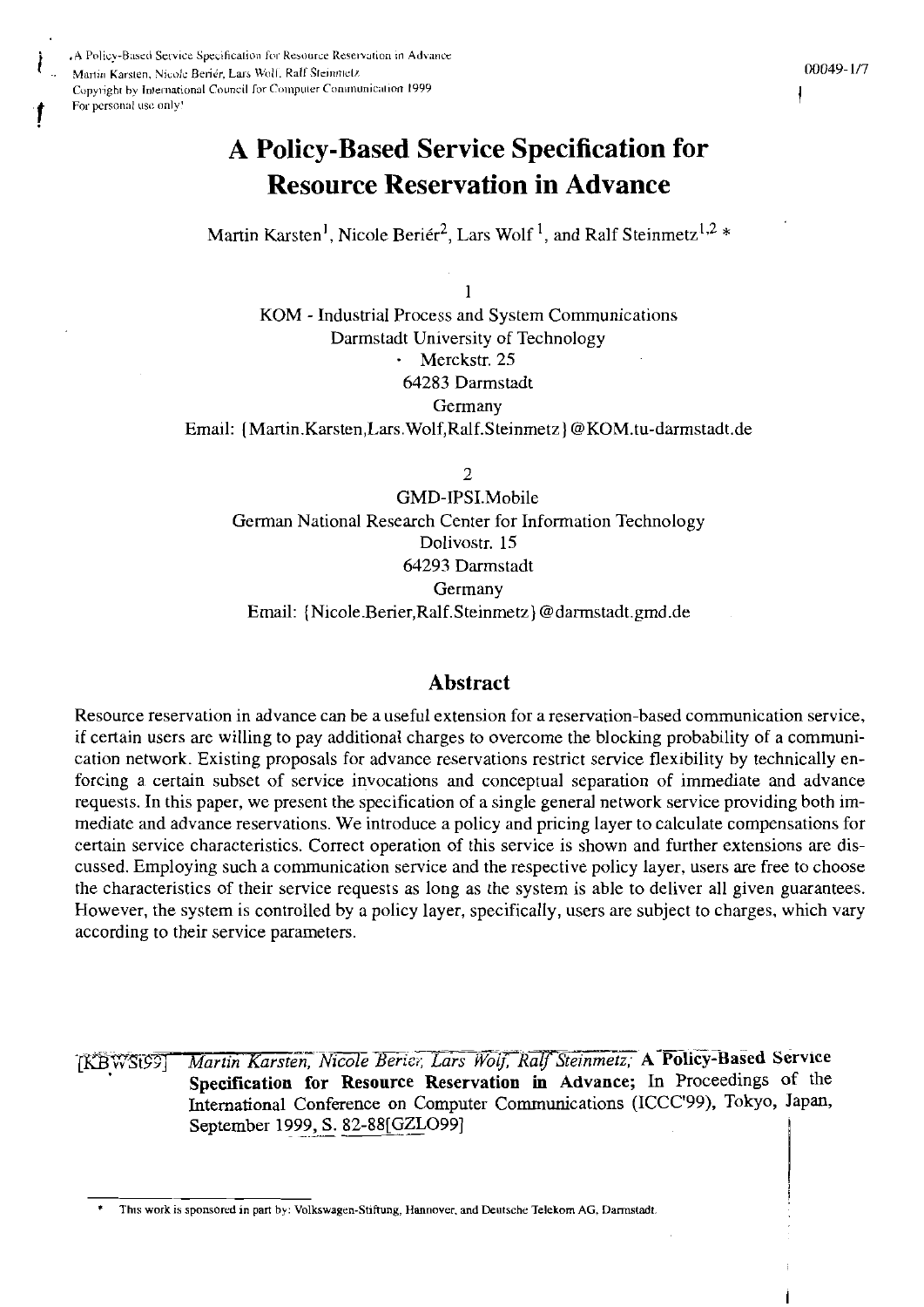A Policy-Based Service Specification for Resource Reservation in Advance Martin Karsten, Nicole Berier, Lars Wolf, Ralf Steinmetz Copyright by International Council for Computer Communication 1999 For personal use only!

## 1 Introduction

ŀ

For communication services implemented by means of resource reservation, capacity planning should be based on economic calculations incorporating estimations of price elasticity and expected demand. However, there is always a possibility of demand exceeding the available resources. In such a case, some reservation requests have to be rejected in order to guarantee correct handling of others. This possibility is referred to as *blocking probability*. Traditional telephone networks are usually dimensioned to keep the blocking probability very low by overprovisioning resources compared to estimated demand patterns based on wellestablished experience. For future integrated services networks, precise demand patterns might be harder to estimate, due to the greater flexibility of usage requests. Therefore, to achieve a very low blocking probability, additional overprovisioning would be necessary. One might argue that sharing resources between best-effort and reservation-based services lowers the need of overprovisioning resources. This is correct, but only to a certain extend, because a certain amount of best-effort traffic that has to be transmitted by a network might be isolated and shielded as well, to provide an acceptable level of service. It is largely speculative to predict the application-mix and consequently the level of multiplexing in future integrated services networks.

The concept of resource reservation in advance allows to specify reservation requests ahead of time [1]. Such requests only make sense, if their blocking probability is smaller compared to that of an immediate reservation. In practice, advance reservation requests might only be used, if their blocking probability is zero, except in case of hardware failures. One particular application are mobile devices moving from one access point to another and establishing a reservation in advance to continuously keep the communication service alive  $[2,3]$ . Especially in the area of wireless communication, transmission capacity is a crucially limiting factor, hence, it might not be possible to guarantee a very low blocking probability. In general, candidates for advance reservations are timed communication requests of such high importance that the normal blocking probability is not acceptable (e.g. telemedicine). Given these aspects, resource reservation in advance can be considered as an additional management technique to coordinate shared usage of limited resources. In this paper, we provide a service definition and policy layer to exploit these benefits. Thereby, we present a new approach to advance reservation by separating the management into capacity and policy decisions. We intentipnally use a generic description and do not tie our approach to a certain network technology.

The rest of the paper is organized as follows. In Section 2, we review and assess related work. We present a unique and general service definition in Section 3 and the complementary policy layer in Section 4. In Section 5, we demonstrate the general applicability of our approach by further extending the flexibility of service invocations. Finally, we summarize and conclude the paper and briefly present our ideas for future research work in Section 6.

## 2 Related Work

A number of approaches to resource reservation in advance have been published so far. Many of these concentrate on the issue of enabling advance reservation in the first place and signalling appropriate requests between network nodes. The fundamental problem of resource reservation in advance is depicted in Figure 1. Given a certain amount of future requests and no limitation on service duration, is it possible to schedule incoming reservations?



Figure 1: Scheduling of Advance Reservations

The work presented in [4] indicates that occasionally preempting exisiting reservations in favour of adavance reservations can increase overall resource utilization. In [5], an agent-based reservation system is presented, in which immediate and advance reservations are handled differently. Advance reservations always have to specify a finite duration and are never preemptable. Immediate reservations never specify a duration and are always preemptable. The system considers certain time horizons, called lookahead time and bookahead time, to decide about acceptance of immediate and advance reservations. To us, this service model introduces unnecessary limitations, which are of questionable virtue. For example, the authors note that selection of the time horizons is crucial for useful operation and certain requests are inherently precluded. On the other hand, users are expected to pay for service requests, so the question remains why certain requests (which are complicated for the system to handle) should be completely prohibited, instead of just setting appropriately high charges. Different handling of advance and immediate requests is introduced as an architectural benefit, however, we believe it only adds complexity to the system. The system is further described, evaluated and implementation details for admission control are given in [6].

A different approach [7] suggests that advance reservations also specify a service duration, but immediate reservations are not preemptable. Admission control for reservation requests in advance is done by only considering other advance reservations. Advance and immediate reservations are isolated by dynamically partitioning the network resources. Because the partition for advance reservations has to be large enough to admit all requested future reservations, this might lead to a situation, in which a significant amount of resources cannot be assigned to immediate requests, yet being unused.

In [8], an architecture for realizing advance reservations in an IP/RSVP-based network is suggested and discussed.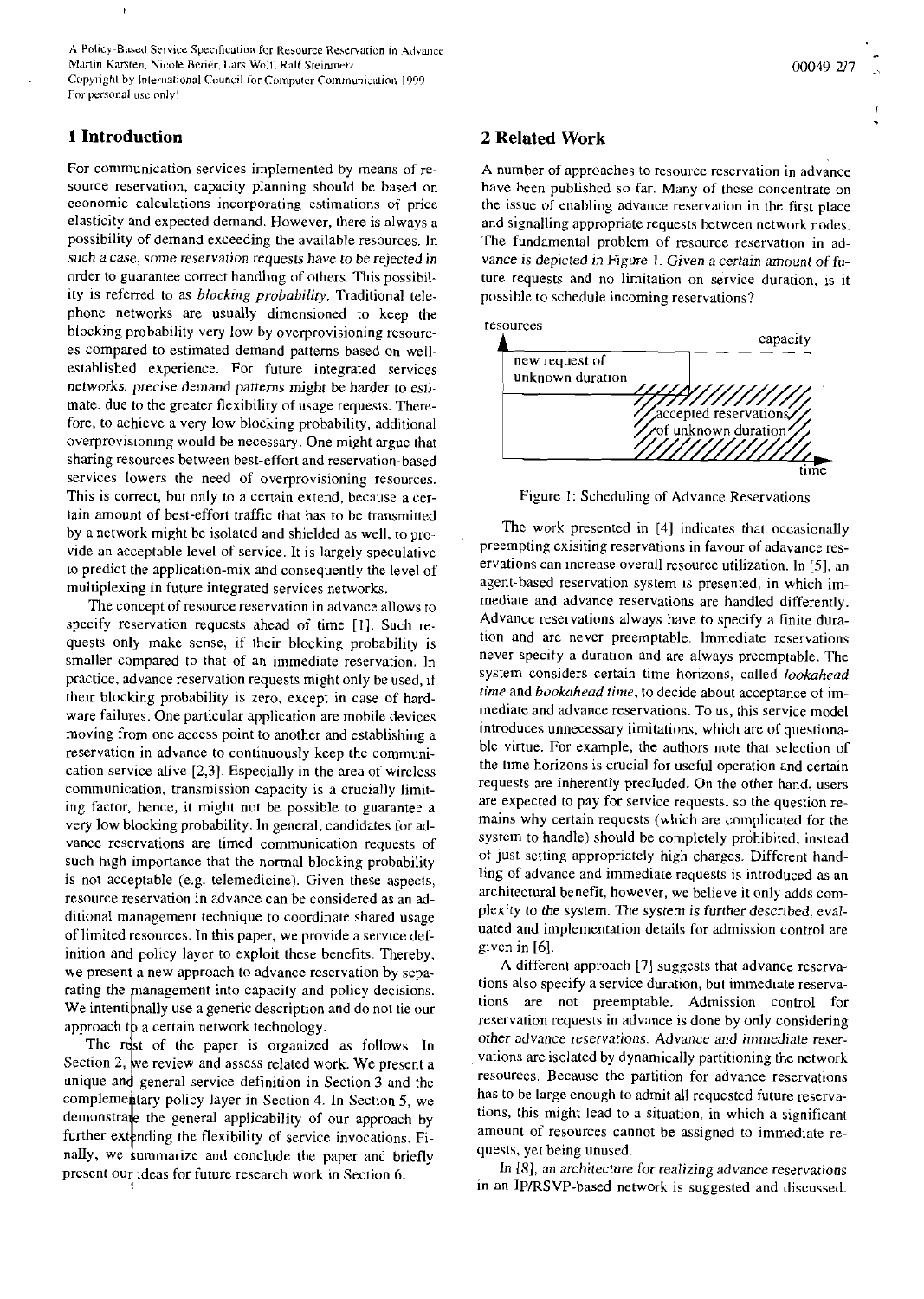A Policy-Based Service Specification for Resource Reservation in Advance Martin Karsten, Nicole Beriér, Lars Wolf, Ralf Steinmetz Copyright by International Council for Computer Communication 1999 For personal use only!

For the RSVP policy framework, the relevant proposed standardization document [9] defines priority levels for service preemption. However, no hackground on advance reservation and the task of assigning prionty levels is given. Further details on the exact signalling procedures for enabling advance reservations on top of RSVP can be found in  $[10]$ . Other approaches we are aware of, but do not discuss here for reasons of brevity, include [11,12]

Basically all previously suggested approaches conceive the fundamental admission control problem associated with resource reservation in advance. However, the attempts to deal with and completely solve this problem by technical means usually fall short, because of the limited scope of such approaches. One particular prohlem is given by the strict conceptual Separation of immediate and advance reservations and the requirement to specify the duration of an advance reservation. As a consequence, this irrevocably limits the service time.

Realizing this, we present an integrated and generic service definition for immediate and advance reservations and delegate part of the admission control prohlem to a policy layer. This service definition does not fundamentally deviate from oiher suggestions, hut our model is significantly less complex. yet more general, in that functionality at the network layer is restricted to essential aspects, ihus being very simple.

## **3 Network Service**

We aim to specify a uniform reservation-based service description that covers both immediate and advance reservations. The service description should impose as few restrictions as possible on potential service requests. On the other hand. each router must be ahle to determine whelher a pending request can **be** accepted without violating guarantees given to other reservation requests.

When accepting an advance reservation, there is a *holdback* time. the timeframe hetween service request and service invocation. The fundamental prohlem when accepting advance reservations can be formulated as follows: During the hold-back time, how can the allocated resources be used for other requests? If other advance reservation requests **ar**rive, which specify a service duration, it can be determined whether these are schedulable. A more difficult situation is given with immediate reservations, hecause usually these do not specify a fixed service duration. Three basic solutions exist for this problem. The first is that each reservaiion request, including immediate reservations, also specifies a duration and is only accepted if resource availahility can be guaranteed for the whole duration. The second possibility is 10 preempt service requests when their resources are needed for an advance reservation. As a third alternative, resources could be pariitioned for immediate and advance reservations, such that no preemption is needed and only advance reservations have to specify a duration 11 can he concluded from previous research efforts (see Section 2) that at least one of these solutions has to be adopted by the network. However, we feel that there is no need to technically resrricl the system to either one.

Partitioning of resources should be avoided if possihle, because it prohibits resource sharing. Even in case of dynamic partitioning [7], future advance reservations block resources for other immediate reservations. Declaring the duration of service invocations might not be possible and aceeptahle for all Users and usage scenarios. On the other hand, the possibility of preemption might also not be acceptable under all circumstances. Therefore, we specify a network service that does not rely on partitioning and integrales both preemption and duration declaraiion in a general way. Nevertheless, the potential for precisely predicting service guarantees is retained. We achieve this goal by distinguishing between duration of non-preemptable service and actual reservation lifetime.

## **3.1 Service Definition**

A service request for a resource reservation R is described at request time by the 4-tuple (r,s,e,v) as follows:

- r: time of reservation request
- s: begin of service
- e: end of non-preemptahle service
- V: amount of resource capacity

That is, at time r, a user requests an advance reservation of capacity V, starting at time s, which is guaranteed not to be preempted until time e. This description does not include the actual service duration, which can be arbitrary. The difference of s and r expresses the hold-hack time for an advance reservation. The key Supplement to this service description is the following specification: At each time t, each service request is in a state p(t), called *preemption pri*ority, with

$$
p(t) = \begin{cases} 1 & s \le t < e \\ 0 & else \end{cases}
$$
 (1)

If  $p(t) = 1$ , then the reservation request is guaranteed not to be preempted. A reservation is assigned a preemption priority of  $1$  for the time that is specified in the reservation request. At the end of this duration the reservation is not automatically torn down, instead it is just considered preempiahle for the sake of scheduling other non-preemptahle requests. Employing this additional siate description. the flexibility for requesting and managing advance reservations is extended, because even if a duration has to be specified for non-preemptable reservations, this does not necessarily result in a fixed a-priori reservation time. This service definition is graphically depicted in Figure 2. We give some examples to demonstrate the flexibility of this service definition, each requesting an arbitrary amount of resources V:

- immediate and preemptable reservation at time  $t_0$ :  $R(t_0,t_0,t_0,v)$
- advance reservation at time  $t_0$  for time  $t_1$  requesting a minimum service time I:  $R(t_0, t_1, t_1+1, v)$
- immediate reservation at time  $t_0$  requesting a minimum service time k:  $R(t_0, t_0, t_0+k, v)$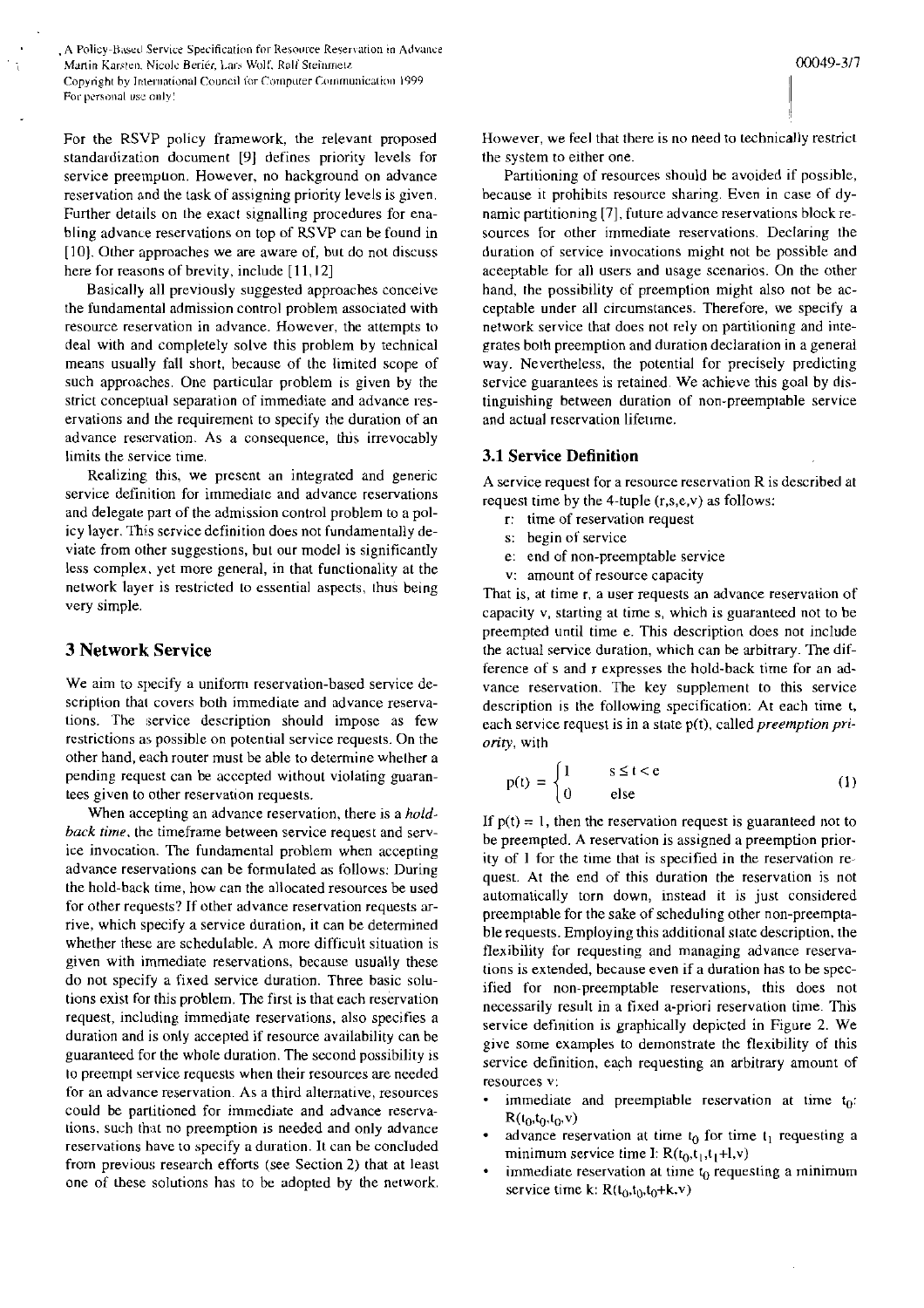A Policy-Based Service Specification for Resource Reservation in Advance Martin Karsten, Nicole Beriér, Lars Wolf, Ralf Steinmetz Copyright by International Council for Computer Communication 1999 For personal use only!



Figure **2:** Service Definition

Using this service definition, each possible instantiation of immediate and advance reservations combined with the choice of preemption priority can be requested. The service definition is independent of the actual duration of reservation, it only detemiines the amount of time when a reservation request is not to he interrupted. It lurns out that considering non-preemptable time is sufficient to define a general reservation service.

#### **3.2 Admission Control**

In order to provide service guarantees for blocking probability and preemption, an admission control algorithm is needed. For this algorithm, only non-preemptable service requests have tobe considered at each time, because all other reservation requests can he prcempted. In this sense, we first define the total load at time t:

$$
load(t) = \sum_{i=1}^{n} v_i \cdot p_i(t)
$$

for  $p_i, v_i$  from all service requests  $R_i$ ,  $i = 1,...,n$  (2) Defining C as total capacity and  $t_0$  as current time, a set of reservations  $R_i$ , (i = 1,...,n), is schedulable, iff

$$
load(t) \le C \qquad \text{for all } t, t \ge t_0 \tag{3}
$$

We now intuitively show how to use this definition as an admission control condition and then formalize its usage. Con-



Figure 3: Existing and New Advance Reservations

sider the siruation shown in Figure 3. The dotted line denotes the total availahle capacity of resources and rhe long-dashed line depicts the current time  $t_0$ . The dashed line represents existing and requested non-preemptable reservations. At time  $t_0$ , two new advance reservation requests arrive, one of which is schedulahle while the other one is not. For an immediate request, non-preemption can be guaranteed for a certain amount of time. Preemptable reservations are not shown in this figure, hecause they do not influence the calculation of overall schedulability of non-preemptablc requests. We conclude this section by formally specifying the admission control condition:

At time  $t_0$ , a new service request  $R_x = (t_0, s_x, e_x, v_x)$  can be accepted hy the system, iff

$$
load(t) + v_x \le C \qquad \text{for all } t, s_x \le t < e_x \tag{4}
$$

For admission control, it is sufficient to consider those times at which load(t) changes its value. If we denote these times with  $\tau_i$ , a simple algorithmic description can be given as follows:

**decision** = **Accept**  for each  $\tau_j$ ,  $s_x \leq \tau_j$  <  $e_y$ **if**  $(load(\tau_j) + \nu_x) > C$ **then decision** = **notAccept endfor** 

Note that this admission control condition does not principally differ from those of existing proposal. it jusr considers a subset of existing reservations only. Therefore, proposals to implement such an admission control algorithm, as for example the work presented in [6], can be applied here, as well.

## **3.3 Service Invocation**

There are several ways of invoking this servicc with a signalling protocol. One possibility would be to use a handshake mechanism:

user  $\rightarrow$  system: REQUEST(s,v)

system  $\rightarrow$  user: RESPONSE( $e_{max}$ )

user  $\rightarrow$  system: CONFIRM(e) or REFRAIN

The User requests a certain amount of resources at time s and the system responds by specifying the maximum duration this reservation can **be** guaranteed to be non-preemptable. Then, the user either confirms requesting the service by choosing an end time or refrains from service invocation.

However, a handshake mechanism like this inhibits the problem thai additional overhead is needed to keep the dccision an atomic one. State information and timers would be needed to detect hanging invocations. Therefore, we propose Ihe following protocol elements to invoke the rescrvation service:

#### user  $\rightarrow$  system: REQUEST(s,e,v)

system  $\rightarrow$  user: ACCEPT or REJECT( $e_{\text{max}}$ )

When using this service, a user specifies stan time s, end time e and an amount of resources v. The system responds by either accepting the request or rejecting it; depending on its current state. In case the service is rejected, the system announces the currently possthle maximum duration for non-preemptable service on an *informational* basis, i.e.,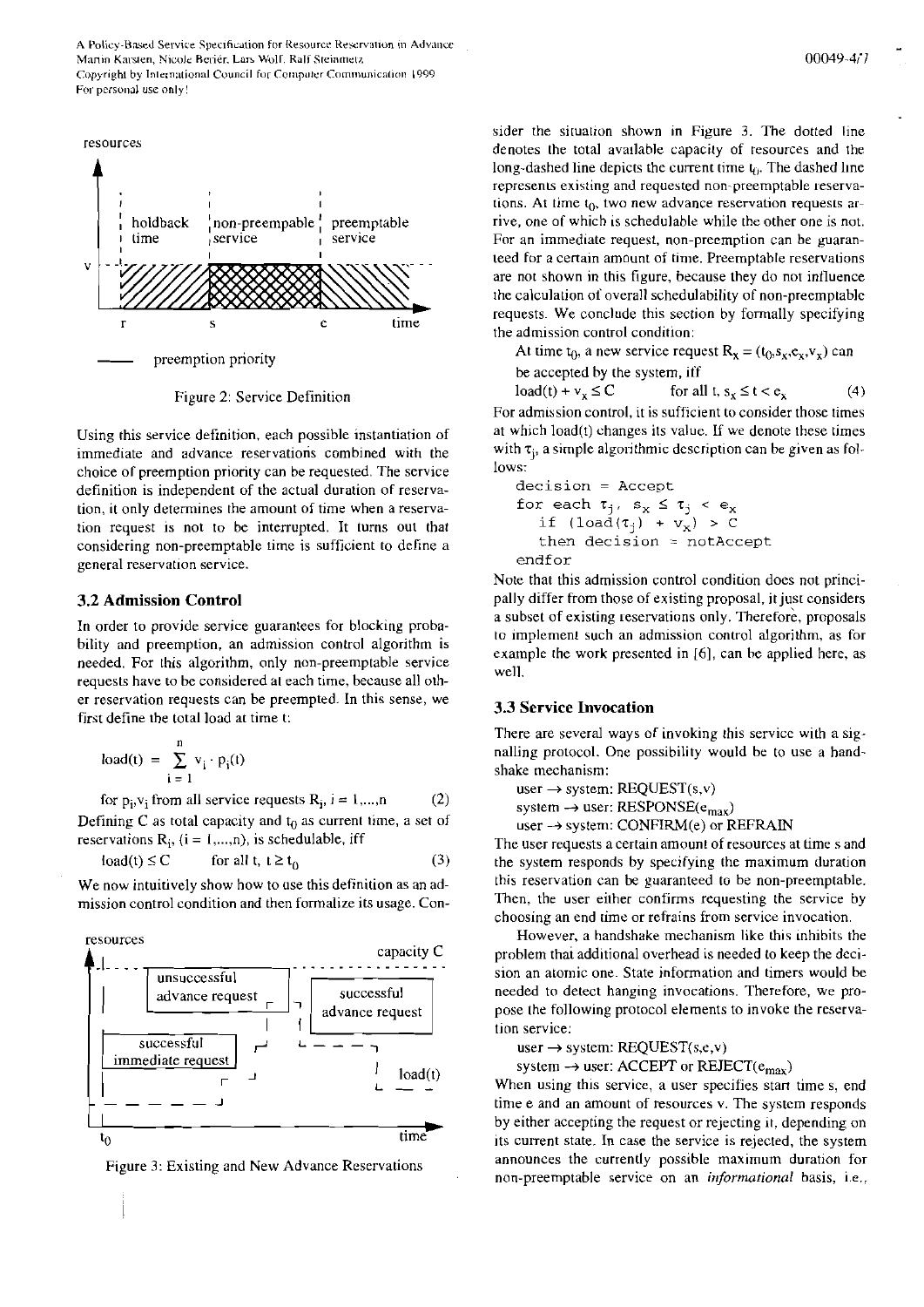A Policy-Based Service Specification for Resource Reservation in Advance Martin Karsten, Nicole Berier, Lars Wolf, Raff Steinmetz Copyright by International Council for Computer Communication 1999 For personal use only!

without guarantees. This information can be used by the end-system to adapt its requirements and issue a new request. Additional information might be added in case of service rejection, for example, an alternative start time. This service invocation model is idempotent and atomic and therefore, significantly reduces the complexity of protocol implementation. It also nicely integrales with RSVP's onepass mechanism for reserving resources [13].

## **4 Policy Layer**

As discussed in the previous sections, there are fundamental contlicts associated with the admission control problem for advance reservations. To us it is clear that a general solution to this problem cannot be found, especially not purely in the network layer. Therefore, we approach this issue by delegating the decision about acceptance of advance and preemption of existing reservations to a policy layer. In general, resource reservation introduces discrimination between usage requests and therefore. a policy layer is needed to control, coordinate and compensate for resource consumption in the first place.

## **4.1 General Aspects**

Several constraints can he identified when a policy scheme for advance resource reservation is being developed. We already briefly discussed the issue of protocol implementation in Section **3.3.** Using a policy layer requires a network node to actually make two decisions atomically (admission control & policy control) which increases complexity. This overhead is bound, hecause the service specification employs a very simple invocation model.

It seems to be an open question whether advance reservations should be suhject to additional charges or receive a discount. Advance reservations increase complexity in the network, however, a network provider can extract planning information for the future, which can be economically uscful. To decide whether an advance reservation should be given a rebate or charged an additional fee largely depends on the ability to adapt a network's capacity to demand, i.e., the planning horizon. If a reservation request is received, which reserves resources after a certain point in time and if the sum of all reservation requests are significant enough to adapt capacity, it is potentially suitahle to grant a discount for this request. However, such a discount is currently beyond the scope of our model, hecause many other extemalities would have to be considered as well, for example: trust in the user, time of payment, general market developments, etc.

Advance reservations and specification of preemptable and non-preemptable service time create additional means of discrimination between usage requests. therefore, compensation can be demanded from users requesting such features. We oonsider an immediate and preemptable reservation be "normal" and suggest to charge an increased fee for further service characteristics. Although preemption is an integral part of our service model, in real operation we consider it an exceptional condition that does

not occur regularly, because of careful capacity planning. Under this assuniption. an alternative suggestion for pricing would be the airline model of overhooking aircraft seats. This could be applied by charging the same price for preemptahle and non-preemptable rescrvations mid in case of preemption, a compensation would be paid by the network provider.

We now formulate requirements to a pricing model for the basic scheme, considering the service definition from Section 3.1. The effort of holding an advance reservation increases with the amount of time it is hooked ahead, because other requests are potentially blocked. Consequently, the charge for a reservation request should positively correlate to its start time s compared to request time r, i.e. (s-r). Similarly, a positive correlation should apply for tbe duration of non-preemptable service (e-s) and its price. Such a pricing model additionally serves as barrier against highly problematic requests, without eompletely prohibiting them in the network layer. For example, a request for an infinite duration of non-preemptable service is not excluded in the service definition, but given a positive correlation, it results in an infinitely high price. As another example, a reservation request in advance specifying no non-preemptable service duration provides no benefit to the user. but neveriheless requires management effort by the system. Hence, a higher price than for an immediate reservation should apply ro dis-Courage users from such requests.

The pricing model we propose in the following section is mainly intended to providc information for intemal calculation of a network provider. In particular, prices only denote those parts of the total price which are resourcedependent. A separate fixed flow setup charge might apply. which in combination with resource-hased components leads to the usual characteristic that the function of price per resource unit is sub-additive for an increasing amount of resources. Such a fixed fee would cover the fixed costs per flow setup, for example for state maintenance in the system. Actual sale prices may further deviate from calculatory prices because of marketing and other general considerations.

#### **4.2 Pricing Model**

In order to derive prices for service requests, an a-posteriori service description is needed, which includes an additional Parameter d. expressing the actual duration of resource reservation. The service description for a request  $R$  is then given by the 5-tuple  $(r,s,e,v,d)$ . The price consists of three components reflecting actual resource usage by reservation and scheduling effort for advance respectively nonpreemptable reservations Following the justification in (141, we assume all price components to be linear in the amount of resources. Considering the requirements listed in the previous section, the price function looks as follows:

p(r, s, e, v, d) =  
\n
$$
a_1 \cdot v \cdot d + a_2 \cdot v \cdot (s-r) + a_3 \cdot v \cdot (e-s)
$$
 (5)

The first component expresses plain resource consumption during the actual reservation time. The second component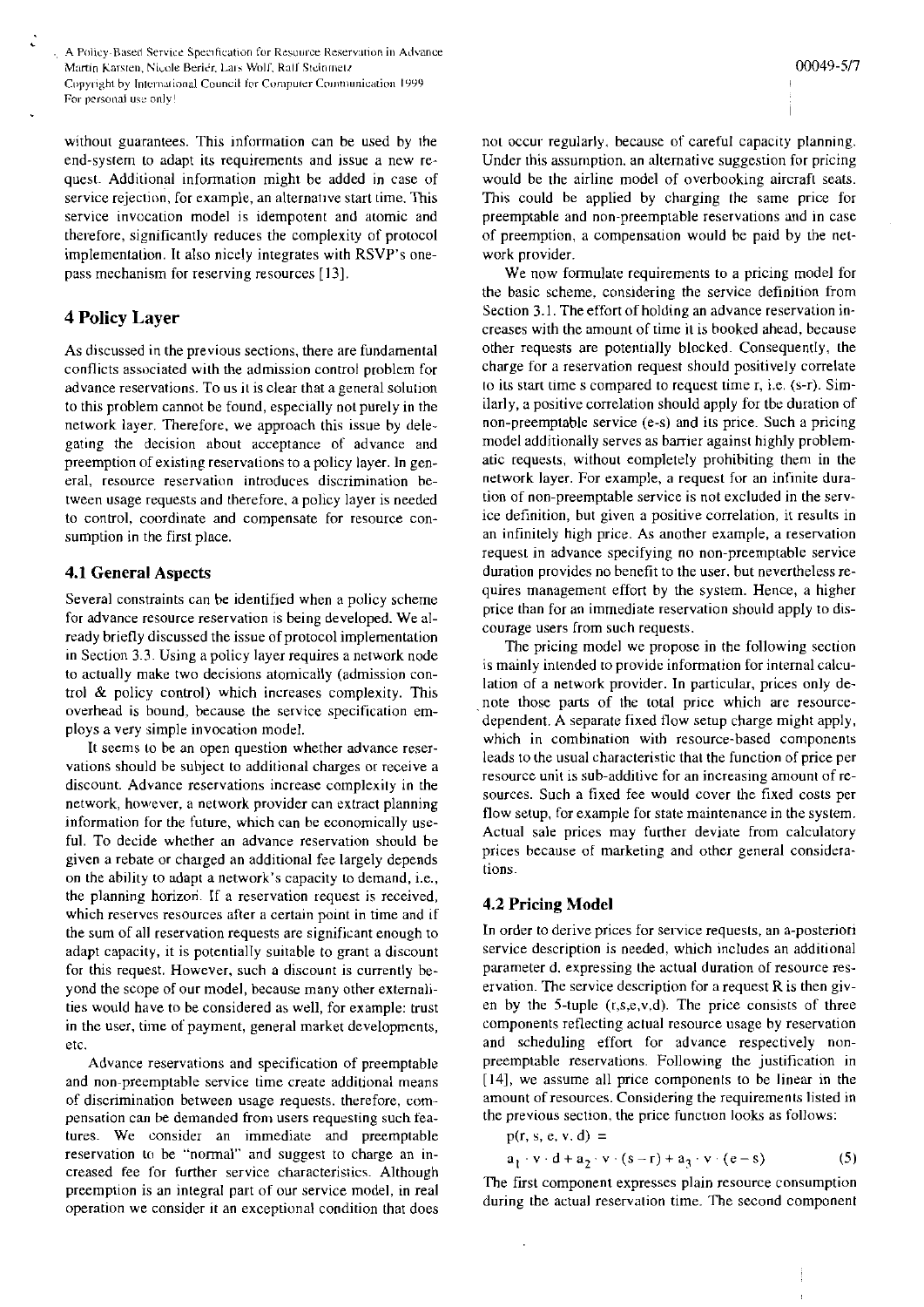A Policy-Based Service Specification for Resource Reservation in Advance Martin Karsten, Nicole Beriér, Lars Wolf, Ralf Steinmetz Copyright by International Council for Countager Communication 1999 For personal use only!

accounts for the hold-back time of an advance reservation. and the third component includes non-preemptable service time into price calculation. Note that all addends in this formula depend on the amount of resources v that is being reserved. This is due to the fact that for each price component the corresponding amount of effort is correlated to the amount of resources. The coefficients  $a_1$ ,  $a_2$  and  $a_3$  are subject to economic calculation of a network provider, which is beyond the scope of this paper. We briefly explain how the requirements from Section 4.1 are fulfilled by this price formula:

- The price positively correlates to the hold-back time and for an infinite time, the price becomes infinite through the second component.
- The price positively correlates to the non-preemptable service time and for an infinite time, the price becomes infinite through the third component.
- A "useless" request for an advance reservation without any non-preemptable service is still subject to additional charges through the second component.

Our claim is that the generic service model in conjunction with this pricing approach provides a high flexibility yet reasonable control of immediate and advance reservation requests. Our approach essentially precludes infinite reservations by making them infinitely expensive. If desirable, it could be combined with a partitioning approach as in [7] in a sense that a (dynamically sized) partition is priced differently.

## **5 Service Extension**

In this section, we demonstrate the general applicability of our approach to advance reservations by extending the service definition and also embedding this extended service model into a modified policy layer. The service extension is done by allowing to modify the non-preemptable duration of an existing reservation request. In that sense, a modification can be classified (see Figure 4) by the fact whether the new non-preemptable service duration is completely covered by the previous selection (case I) or not (case 2). If yes, no special action has to be performed at the network layer, whereas otherwise admission control has to be executed on the modified request. However, both cases require activity in the policy layer.

## **5.1 Modified Service Request without Admission Control**

As a specific example, we examine the concept that users are allowed to reduce the amount of non-preemptable service time by lowering the end time parameter e. This can formally be reflected by an additional parameter e':

e': modified end of a non-preemptable service request, with  $e' < e$ 

In order to cover this extended service by a policy layer, the a-posteriori service description has to be extended, as well. Besides including e' into the service description, the time of this modification request is important, because the earlier



#### AC: admission control

Figure 4: Modification of reservation requests

the non-preemptable service time is reduced the more benefit (from better scheduling potential) the system has.

m: modification time of a service request

Given the above considerations, the discount for such a modification should depend on both e' and m. It should not affect the price components for resource consumption and hold-back time from (5), but only the surcharge for nonpreemption, i.e. the third price component from (5). A discount formula has to adhere to some other requirements as well:

- if  $m = r$ , the discount should cover the whole surcharge
- the discount should never exceed the surcharge
- if  $m = e$ , the discount should be zero
- the discount should never fall below zero

Using  $(5)$  as a basis, we can express the discount as follows:  $discount(r, e, e', m) =$ 

$$
a_3 \cdot v \cdot \left(b_1 \cdot \left(1 - \frac{m-r}{e-r}\right) + b_2 \cdot \left(\frac{e-e'}{e-r}\right)\right)
$$
  
with  $b_1 + b_2 = 1$  (6)

The last factor (discount factor) of this formula determines the discount in relation to the original surcharge and consists of two components. The expression multiplied by  $b_1$ denotes the influence of when the request is modified, while the expression multiplied by  $b_2$  describes by how much the non-preemptable time is reduced. The coefficients  $b_1$  and  $b_2$ allow weighting both aspects. The discount factor varies between 0 and 1. This discount formula satisfies all requirements listed above. A similar formula can be derived for deferring the start time without modifying the end time of non-preemptable service.

## 5.2 Modified Service Request with Admission Control

If admission control is needed for a modified service request, it has to be treated differently by the system. For admission control, the existing request has to be taken into account, such that it is not counted twice. Since admission control might fail, it seems most appropriate to consider this as a new service request. With respect to policy control, this is suitable as well, because the existing request can be deleted and charged, applying the discount calculation of the pre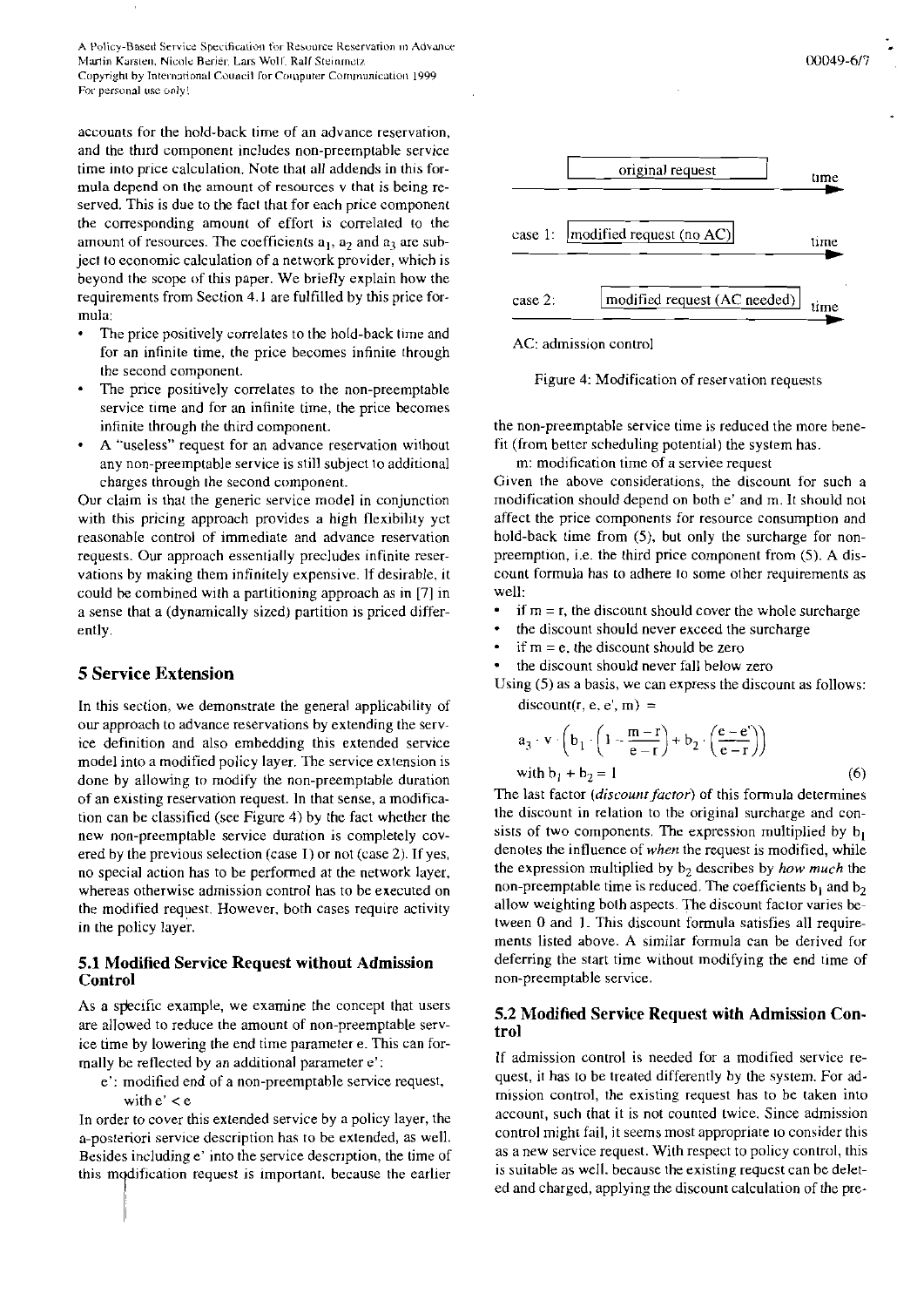A Policy-Based Service Specification for Resource Reservation in Advance Martin Karsten, Nicole Beriér, Lars Wolf, Ralf Steinmetz Copyright by Juternational Council for Computer Communication 1999 For personal use only!

vious section. In case of acceptance, a new price for the modified request can then be calculated from sciatch.

## **6 Summary and Future Work**

In this paper, we bave discussed the fundamental admission control probiem associated with resource reservation in advance. Our conclusion from previous related work is that none of the approaches is flexible enough to cover all potential needs of all users. By separating the issue into a technical and a policy part. we are able to specify a generic service description and a corresponding policy layer, in particular, appropriate pricing formulas. The combination of both improves tlexibility compared to other approaches, yei retaining reliable and precise admission control.

Many issues remain open for further research work. The proposed reservation model has to be verified, simulated and tested to back up the hypothesis of its advantages. We will continue to work on this issue, especially in the area of realizing our approach in combination with existing reservation protocols, for example using an implementation of RSVP [IS]. As well, applications of advance reservations in the area of mobile networking promise interesting results 131. On the theory side, it is still an Open question. which reservations should be preempted, if necessary and if there is a choice. In case of very scarce resources this could be investigated by means of economic auctions. Last not least, we only provided the general structure of a pararnetenzed pricing formula. A calculation framework is needed to actually derive price coefficients or a completely different price function.

## **References**

- [I] L. **Cl.** Wolf, L. Delgrossi, R. Steinmetz, S. Schaller. and H. Wittig. Issues of Reserving Resources in Advance. In *Neiwork and Operaiing System Support for Digital Audio and Video, Fifth International Workshop, NOSSDAV'95, Durham, New Hampshire. USA.* Springer LNCS 1018. April 1995.
- [2] A. T. Campbell. The Mobiware Toolkit. In *Fourth* International Workshop on High Performance *Protocol Architecturex (HIPPARCH'PX), London.*  June 1998. Invited Paper.
- 131 A. Pajares, N. Berier, L. Wolf, and R. Steinmetz. An Approach to Support Mobile QoS in an Integrated Services Packet Network. In *First Workshop on IP Quality of Service for Wireless andMobile Nehorks (IQWiM'99). Aachen. Gennany.,* April 1999.
- 141 **A.** G. Greenberg, R. Srikant, and W. Whiti. Resource Sharing for Book-Ahead and Instantaneous-Request Calls. *IEEWACM Transactions on Networking, 1(7)*, February 1999.
- **[SI** 0. Schelen and S. Pink. An Agent-based Reservations. In Proceedings of IEEE 22nd Annual Conference on *Corripirrer- Nerworks (LCN'97). Minneapolis. USA,*  November 1997.
- O. Schelén, A. Nilsson, J. Norrgard, and S. Pink.  $[6]$ Performance of QoS Agents for Provisioning Network Resources. Ln *Proceedings of the 7th IEEU IFIP Internutinrinl Workshop on Quality of Service (IWQoS'99J. London. UK.* pages 17-26. IEEWIFIP, June 1999.
- $[7]$ D. Ferrari. A. Gupta. and **Ci.** Ventre. Distributed Advance Reservation of Real-Time Connections. In *Neiwork and Operating Systeni Support for Digital Audio and Video, Ftfth Inirrnational Workshop, NOSSDAV'95. ßurhani. New Hanipshire, USA*  Springer LNCS 1018; April 1995.
- $[8]$ S. Berson, R. Lindell, and R. Braden. An Architecture for Advance Reservations in the Internet. Technical report, USC Information Sciences Institute, July 1998. Available at http:// www.isi.edu/%7eberson/advance.ps.
- $[9]$ S. Herzog. Preemption Priority Policy Element. lnternet Draft: draft-ietf-rap-signaled-priority-01 .txt, January 1999. Work in Progress.
- $[10]$ A. Schill, F. Breitner, and S. Kühn. Design and Evaluation of an Advance Reservation Protocol on top of RSVP. In *IFIP 4th Intenrational Conference on Broadband Comniunications, Stuttgart,*  Germany, pages 23-40. Chapman & Hall, April 1998.
- W. Reinhardt. Advance Reservation of Network  $[11]$ Resources for Multimedia Applications. In *2nd International Workshop on Advanced Teleservices arid High Speed Conimunications Architectures (IWACA'94), Heidelberg, Gerinany,* Octoher 1994.
- $[12]$ M. Degermark. T. Köhler, S. Pink, and O. Schelén. Advance Reservations for Predictive Services. In *Network a~id Operating System Support for Digital*  Audio and Video, Fifth International Workshop, *NOSSDAV'95, Durharn, New Harnpshire, USA.*  Springer LNCS 1018, April 1995.
- $[13]$ R. Braden, L. Zhang, S. Berson, S. Herzog, and S. Jamin. RFC 2205 - Resource Reservation Protocol (RSVP) - Version **1** Functional Specification. Proposed Standard. September 1997.
- $[14]$ M. Karsten, J. Schmitt, L. Wolf, and R. Steinmetz. Provider-Oriented Linear Price Calculation for Integrated Services. In *Proceedings of the 7th IEEW IFIP International Workshop on Quality of Service (IWQoS'99). London, UK,* pages 174-183. IEEW IFIP, June 1999.
- M. Karsten. KOM-RSVP Protocol Engine, 1999.  $[15]$ Work in Progress. Software available from http:// **www.kom.e-technik.tu-darmstadt.delrsvp1.**